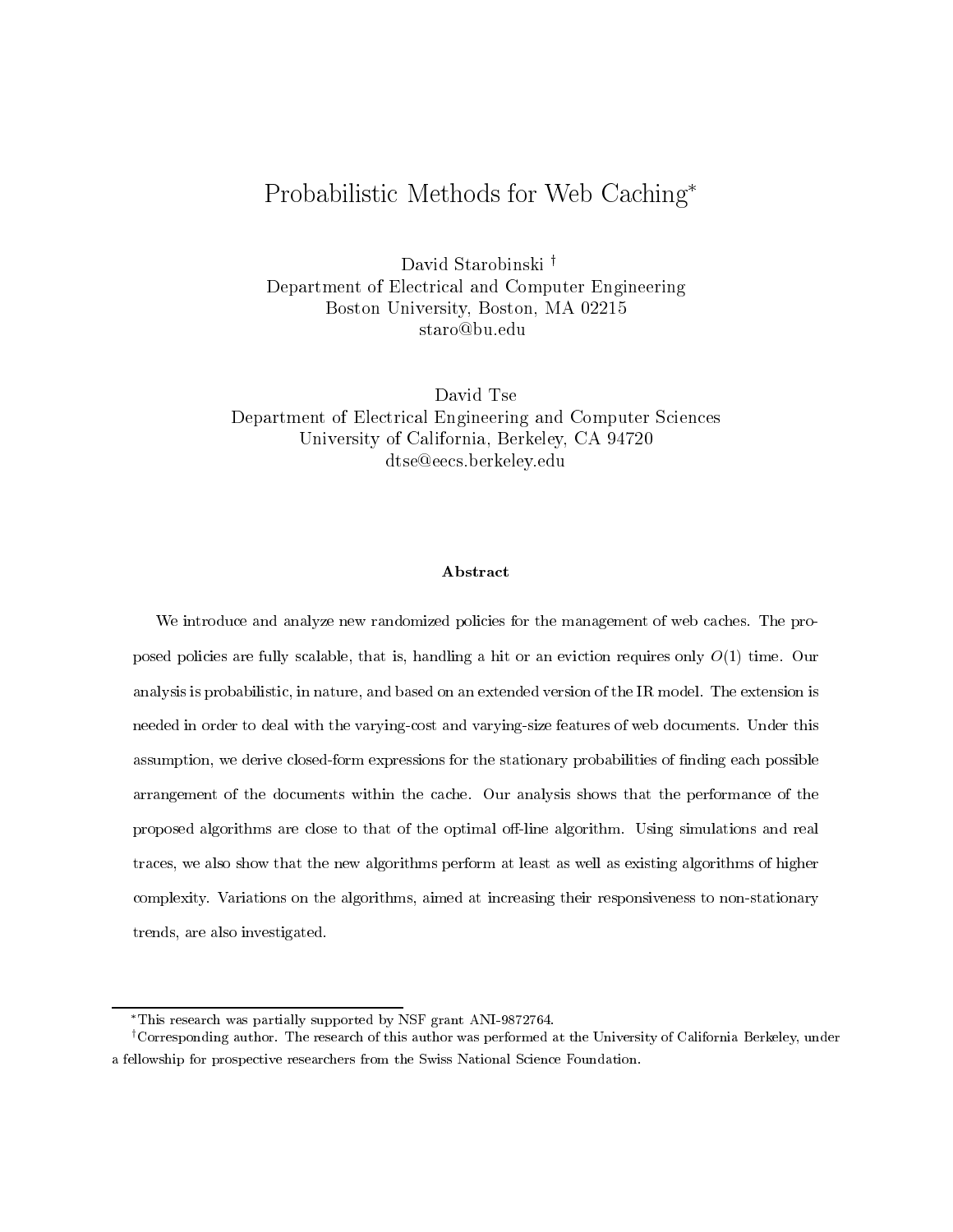## 1 Introduction

Web caches play a prominent part in improving the performance of web services [CaI97, AWY99]. By storing frequently requested documents in high-speed memories, they allow signicant reduction in bandwidth consumption and response latencies.

Caching can be implemented at various points in the network, as shown in Fig. 1. At the lowest level, caches are implemented in Web browsers where they store the most recently documents accessed by a (single) client. At a higher level, caches are often implemented in proxies. Proxies, usually located near gateways, act as transparent servers on behalf of a large community of clients such as a corporation or an ISP. Finally, at the highest level, caches may be implemented in front of the web servers themselves. Such caches are referred to as reverse proxies or httpd accelerators.

Web caches distinguish themselves from CPU caches in at least two key aspects. First, web documents vary significantly in size. If objects are requested with equal frequency, then the hit ratio, that is, the proportion of requests served by the cache, is maximized when the caching algorithms are biased towards the smaller objects. This is because a cache is able to store a larger number of small objects. Second, web documents have different access costs. For example, the transfer time cost for larger documents is higher. Similarly, the cost of an object requested from an overloaded or distant server is typically more signicant that of one requested from an underloaded or nearby server.

Replacement policies for web caches have been been sub ject of extensive research in the literature. In particular, a competitive algorithm  $[BoE98]$ , referred to as GreedyDual-Size (GDS), was introduced in [CaI97] and shown to outperform previously proposed algorithms. Refinements of the GDS policy have been proposed in [DiA99, JiB00].

Beside hit ratio, caching systems are typically evaluated according to the following three met-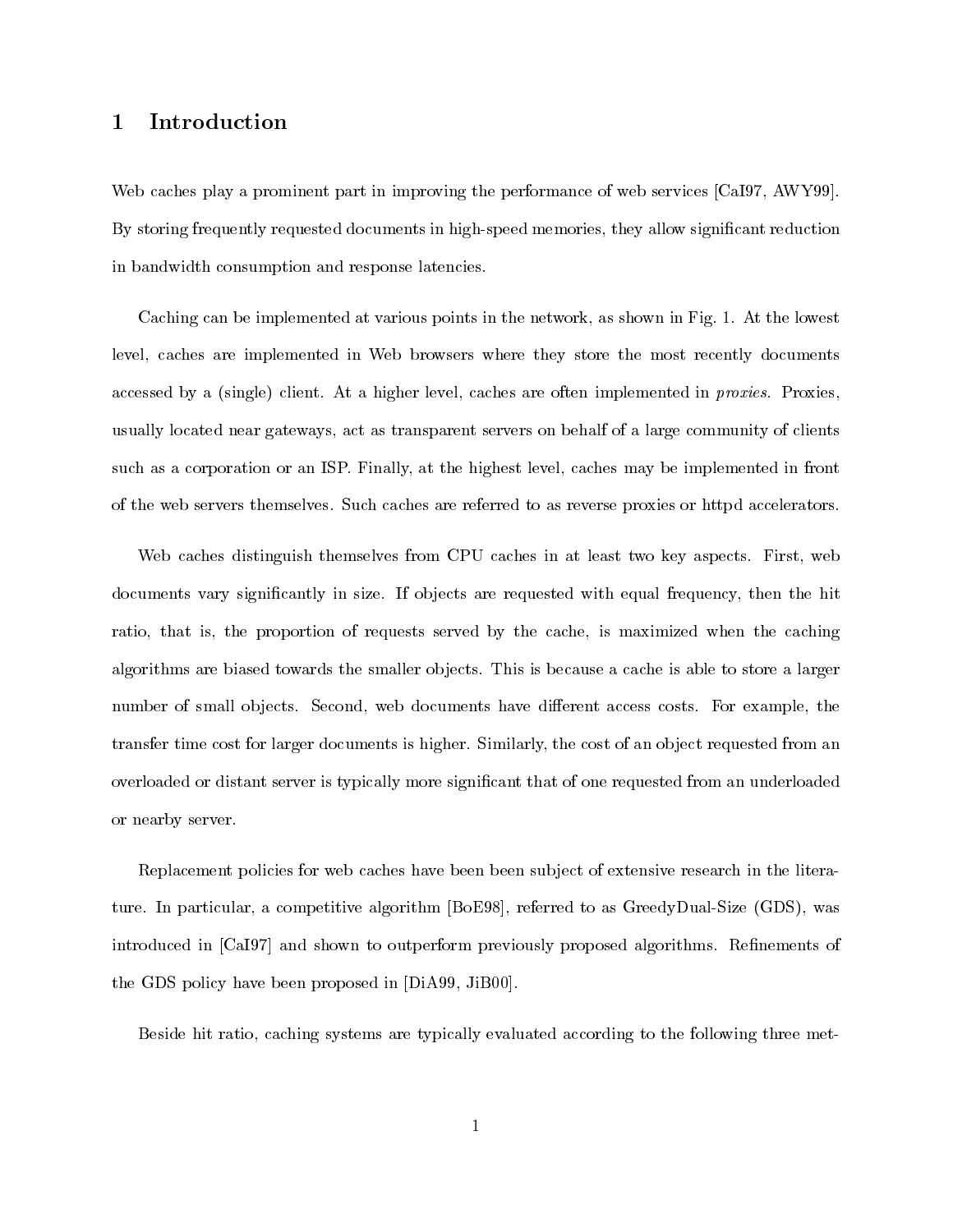*Clients*



Figure 1: Cache levels

rics: speed, scalability, and reliability [BaO00]. Speed and scalability are of significant importance, since proxy servers frequently have to deal with very high load. In fact, the performance bottleneck of a proxy cache more often lies in its access speed rather than memory size. The policies developed in [CaI97] are not fully scalable since a hit or a replacement requires  $O(\log K)$  time. where  $K$  corresponds to the cache size. Moreover, these policies need a fixed amount of metadata for each object, in order to store the object's value (or priority). Resorting to metadata is generally undesirable, from both storage and reliability points of view.

In this work, we develop and analyze new management techniques for web caches. The proposed policies are fully scalable, that is, a hit or a replacement requires only  $O(1)$  time. This salient property is achieved by judicious use of randomization. In addition, our algorithms do not suffer from metadata overhead since the value of a document is represented by its position within the cache. Our work naturally complements other recent research [PsP01] that advocates use of randomization techniques in order to cope with scalability problems.

This paper is devoted to a presentation of the new algorithms and their performance evaluation. Our analysis is probabilistic in nature and based on the Independent Reference (IR) model. In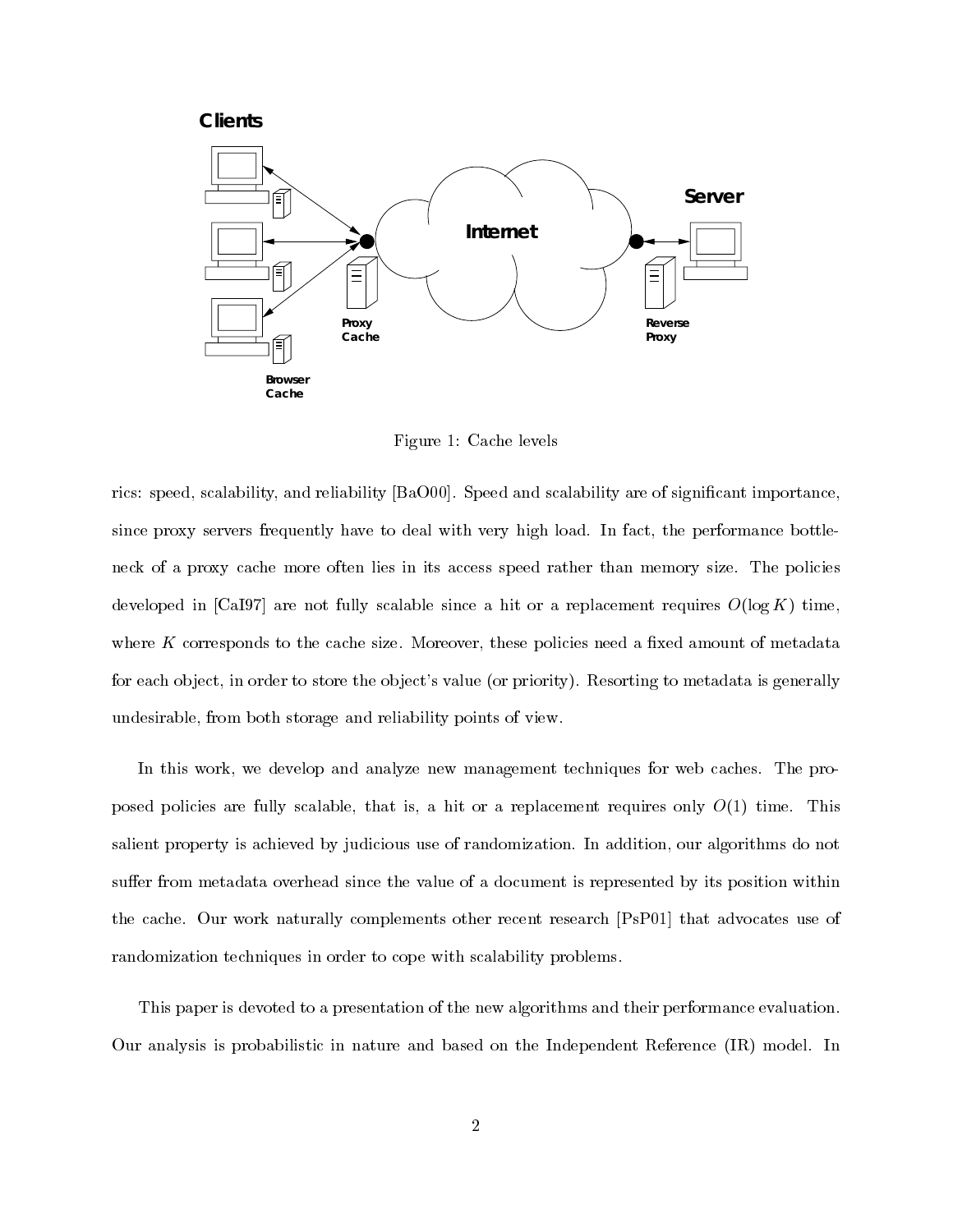Section 2, we introduce the IR model, justify its use in the context of web proxy caches, and briefly review some known results related to the analysis of caching replacement algorithms under the IR model. Next, in Section 3, we augment the IR model in order to include the varying-size and varying-cost features of web documents. We present the new caching algorithms, and derive closed-form expressions for the probability of nding each possible arrangement of pages within the cache. Our analysis shows that the proposed algorithms achieved performances close to those of the optimal off-line algorithm. In Section 4, we investigate variations on the algorithms aimed at speeding-up their rate of convergence to steady-state. Then, in Section 5, we show through numerical simulations and real traces experiments that the new algorithms perform at least as well as existing algorithms of higher complexity. The last section is devoted to concluding remarks.

## 2 The Classical IR Model and Caching Algorithms

### 2.1 The Independent Reference Model

Let N denote the total number of web pages. Under the Independent Reference model, one assumes that, independently of previous requests, page i,  $i = 1, 2, \ldots, N$ , is requested with probability  $p_i$ . For convenience, and without any loss of generality, we rank the pages in the decreasing order of their popularity, i.e., if  $i < j$  then  $p_i \geq p_j$ . Note that several experimental studies have shown that the popularity of web pages follows a Zipf distribution [Bre99], i.e.,  $p_i$  is proportional to  $1/i^{\alpha}$  where  $\alpha$  is some positive constant. Nevertheless, in the sequel, we do not assume any specific distributions for the the popularity of web pages.

Although the pattern of page requests from a particular client typically exhibits a strong temporal locality (or temporal correlation), the IR model is certainly a reasonable qualitative model for representing accesses to proxy and reverse proxy caches. This is because proxy caches serve a large community of clients and therefore mitigate the temporal locality of requests from each par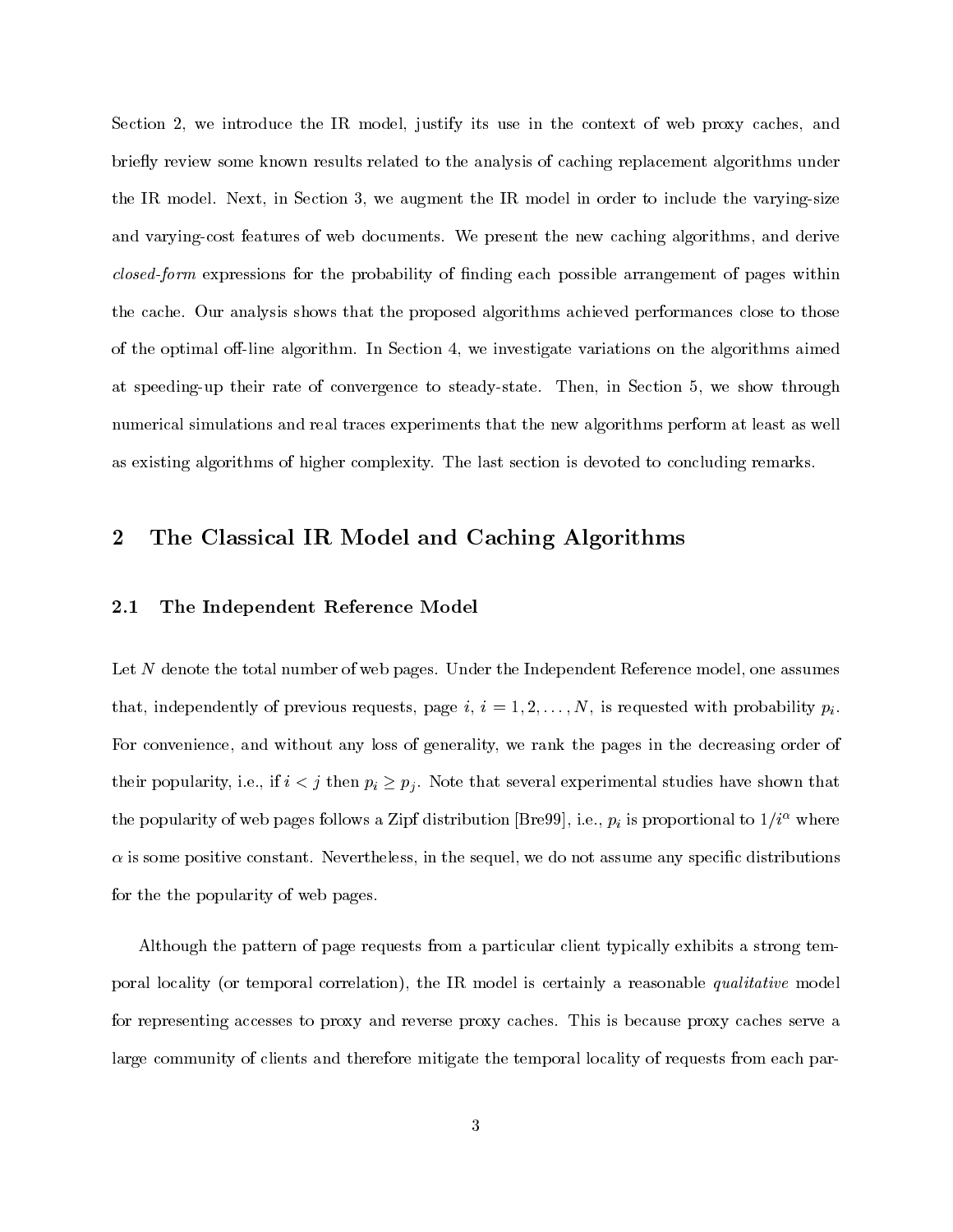ticular client. Moreover, a signicant amount of the temporal locality is absorbed by the browser caches of the clients. Experimental studies show indeed that proxy caches are mostly useful for ob jects requested by one client and later retrieved by another client [Dus97]. Other studies show that predictions based on the IR model are in excellent agreement with the qualitative behavior of proxy caches [Bre99].

### 2.2 Performance of Classical Caching Algorithms

In this section, we shortly review known results related to the performance of caching algorithms under the IR model. The seminal work in this area appeared in [Kin71, Gel73]. A comprehensive survey of literature results can be found in [ACK87].

We consider a cache memory with a capacity storage of K pages, where  $K < N$ . All the pages are assumed to have the same size and access cost. Under the IR model, if the request probabilities are known a priori, then the optimal algorithm OPT is to place the <sup>K</sup> most popular pages  $i = 1, 2, \ldots, K$  into the cache. In practice, the popularity ranking among the pages is unknown a priori and practical caching algorithms need to learn this ranking. Such caching algorithms are referred to as *self-organizing* algorithms.

A straightforward approach for learning the popularity ranking is simply to count the number of requests for each of the <sup>N</sup> pages. This approach, known as the COUNT algorithm (or perfect-LFU [Bre99]), will converge to the true ranking as the size of the sample grows. One of the obvious disadvantages of this method is the major overhead required for implementing a separate counter for each of the <sup>N</sup> pages. Another problem of this algorithm in practice is that it reacts very slowly to any drift in the popularity of pages and may therefore lead to "cache pollution."

Several self-organizing algorithms are available to keep the cache in near-optimal order without resorting to counters. The most well-known is LRU, which, upon a request for a page not stored in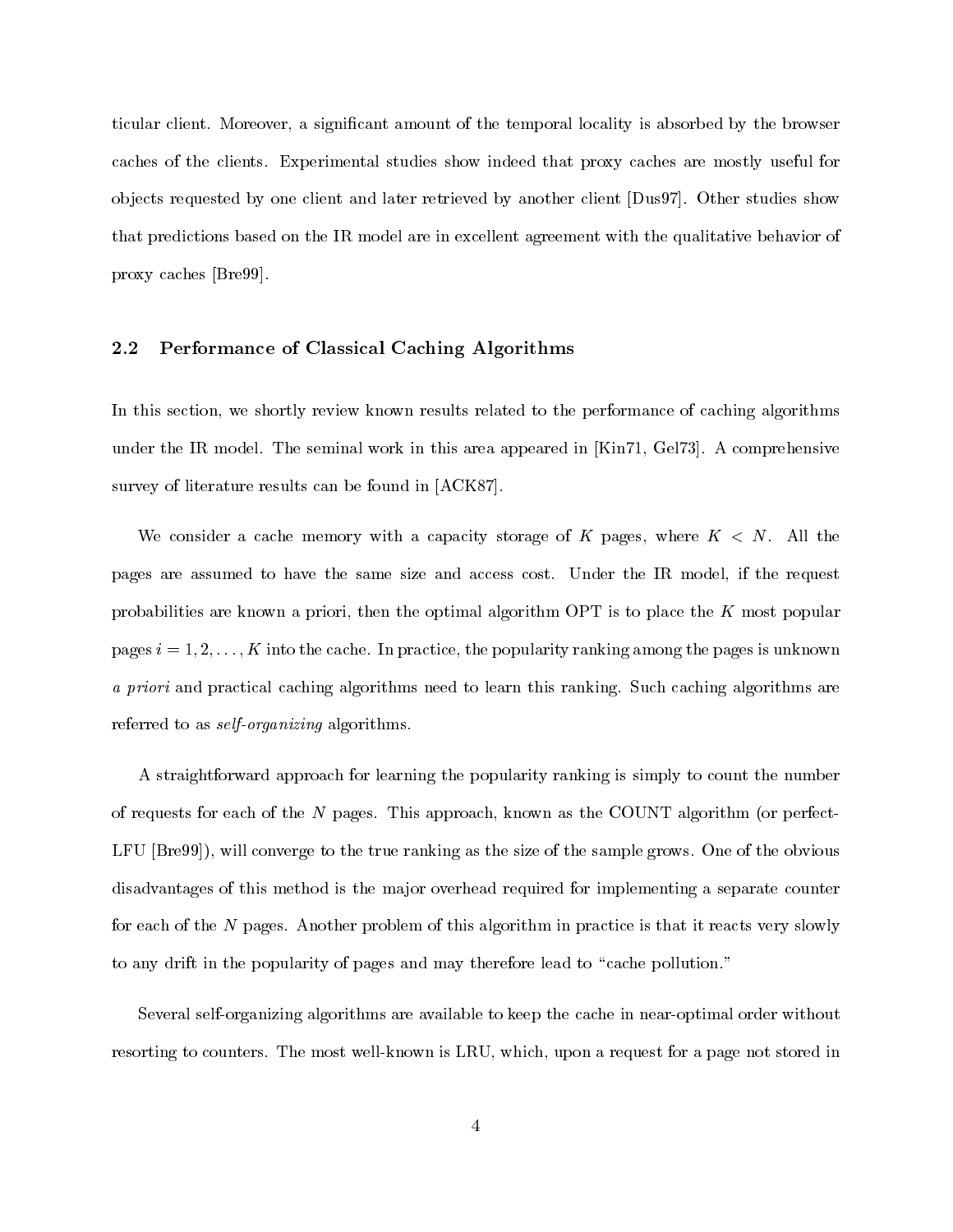the cache, replaces the least recently used document. Another algorithm is CLIMB. This algorithm views the cache memory as a stack. Each time a page is requested, it is exchanged with the immediately preceding page; if the requested page is at the head of the stack nothing is done. Upon a request for a page not stored in the cache, CLIMB replaces the document positioned at the bottom of the stack. The time complexity, per access, of LRU and CLIMB is  $O(1)$ .

Under the IR model, the dynamics of the LRU and CLIMB algorithms can both described by an ergodic Markov chain. As a consequence, there exist unique stationary probabilities of finding the cache in each possible state  $\vec{\sigma} = {\sigma_1, \sigma_2, \ldots, \sigma_K}$ . Each state corresponds to a particular arrangement of K distinct pages within the cache. The pages  $\sigma_i$  should be viewed as stacked, with  $\sigma_1$  at the top and  $\sigma_K$  at the bottom. We denote by  $\pi(\vec{\sigma})$  the steady-state probability of finding the cache in some state  $\vec{\sigma}$ . Simple closed-form expressions for this quantity are available (see [ACK87], Section 4.6):

$$
\pi^{\text{LRU}}(\vec{\sigma}) = \prod_{i=1}^{K} \left( \frac{p_{\sigma_i}}{1 - \sum_{j=1}^{i-1} p_{\sigma_j}} \right), \qquad (1)
$$

$$
\pi^{\text{CLIMB}}(\vec{\sigma}) = C_1 \cdot \prod_{i=1}^{K} (p_{\sigma_i})^{K-i+1}, \qquad (2)
$$

where  $C_1$  is a normalization constant. The self-organizing property of the algorithms is illustrated from eqs. (1) and (2) by the fact that the state  $\vec{\sigma} = \{1, 2, \ldots, K\}$  is the most likely among all the possible states.

The hit ratio is obtained by summing over all the indices i, the probability that page i is requested and found in the cache, i.e.,

$$
H.R. = \sum_{i=1}^{N} p_i \sum_{i \in \vec{\sigma}} \pi(\vec{\sigma}).
$$
\n(3)

The CLIMB algorithm is known to achieve higher hit ratio than LRU, although this result does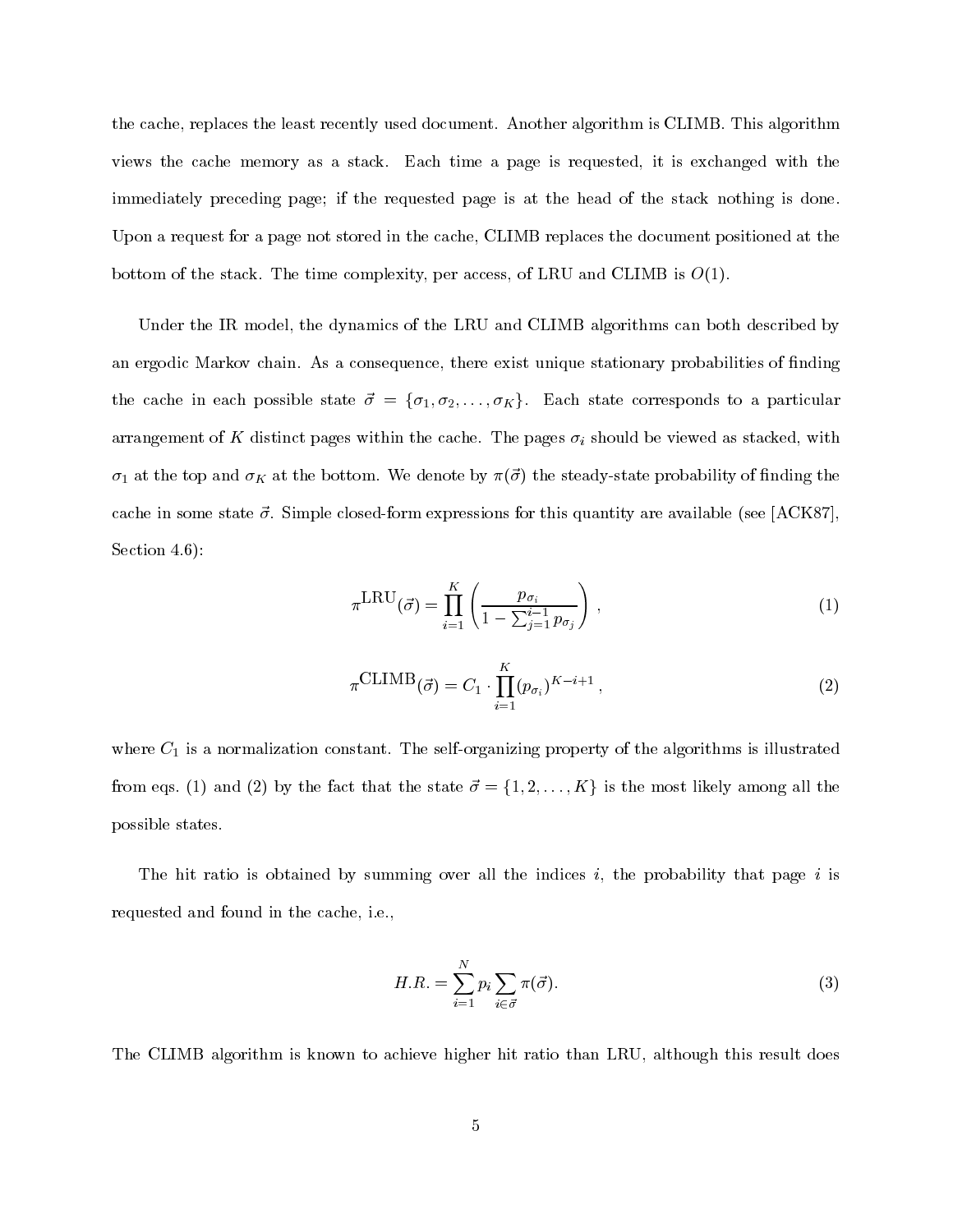not seem to have been formally proven. The key reason for the success of LRU, in practice, is that it is much more responsive to non-stationary trends. This important property can also been observed with the IR model, where the convergence rate to steady-state of LRU is much faster than CLIMB [HeH85].

Another important property of LRU is that it can never perform significantly worse than OPT. Namely, for arbitrary  $p_1, p_2, \ldots, p_N$ , the ratio between the optimal hit ratio and the hit ratio of LRU is bounded [FrW74].

#### 3 New Web Caching Algorithms

#### 3.1 Extending the Independent Reference Model

The IR model has to be extended in order to address the non-uniform access cost and non-uniform size features of web documents. For simplicity, we present separately algorithms for each of these two issues. However, the combination of the algorithms is straightforward, as pointed out at the end of Section 3.3.

Let first assume that each page i has an access cost  $c_i$ . Under the IR model, the expected cost is minimized by placing in the cache the K documents with the largest  $p_i c_i$  values. This optimal off-line policy will be referred to as OPT-C, where C stands for cost. In the next section, we devise two new on-line randomized algorithms, termed LRU-C and CLIMB-C, which tend to keep the cache in an ordering similar to OPT-C. We show that the performances of LRU-C and CLIMB-C with respect to OPT-C are identical to those of LRU and CLIMB with respect to OPT. From this point of view, LRU-C and CLIMB-C are dual to LRU and CLIMB.

Next, let  $s_i$  be the size (in bytes) of page i. The capacity storage of the cache is K bytes. The number of documents that the cache can accommodate depends, of course, on the respective sizes of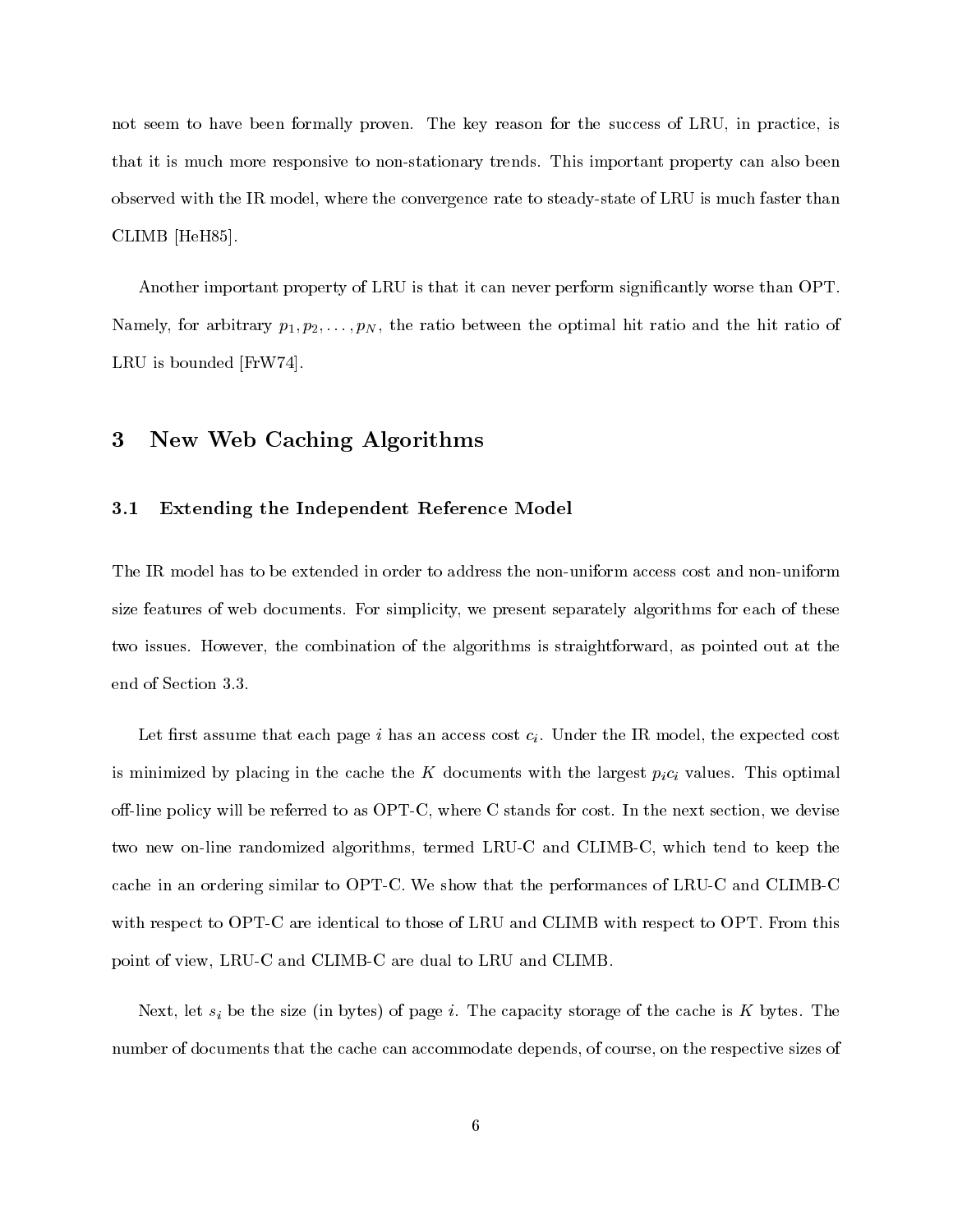the documents. The off-line problem of finding which documents should be placed in the cache, in order to maximize the hit ratio, is known as the Knapsack problem which is NP-Complete [MoS91]. A simple greedy approximation is to fill the cache with the documents having the highest "density" values  $p_i/s_i$ . This policy is known to perform at most twice worse than the optimal solution, except for pathological case (see [MoS91], p.265). We refer to this sub-optimal policy, as OPT-S (S standing for size). In Subsection 3.3, we devise self-organizing algorithms, LRU-S and CLIMB-S, which learn to order the cache similarly to OPT-S. Once again, a duality property prevails between the new algorithms and the classical LRU and CLIMB algorithms.

#### 3.2 Caching Algorithms for Documents with Different Access Costs

We define  $c_{max} = \max(c_1, c_2, \ldots, c_N)$  as being the maximal access cost among all the N pages. Further, we define the normalized access costs as  $\tilde{c}_i = c_i/c_{max}$ . The algorithm LRU-C performs as follows. When a page i is requested, it is moved to the head of the cache with probability  $\tilde{c}_i$ ; otherwise, nothing is done. Similarly, upon a request for page  $i$ , the CLIMB-C algorithm acts as CLIMB with probability  $\tilde{c}_i$ , and the state of the cache is left unmodified with a complementary probability  $1 - \tilde{c}_i$ .

The rationale behind these new algorithms is very simple. Let's consider two pages with respective access costs  $c_1 = 10$  and  $c_2 = 1$ . It is valuable to place page 2 in the cache, instead of page 1, only if it is requested at least 10 times more frequently. In other words, a hit for page 2 is worth one tenth of a hit for page 1. By introducing randomization, each hit is given its appropriate weight.

The newly proposed caching algorithms lend themselves to a performance analysis. Using the same notation as in Section 2.2, the stationary probabilities of the Markov chains describing the LRU-C and CLIMB-C algorithms possess the following closed-form expressions: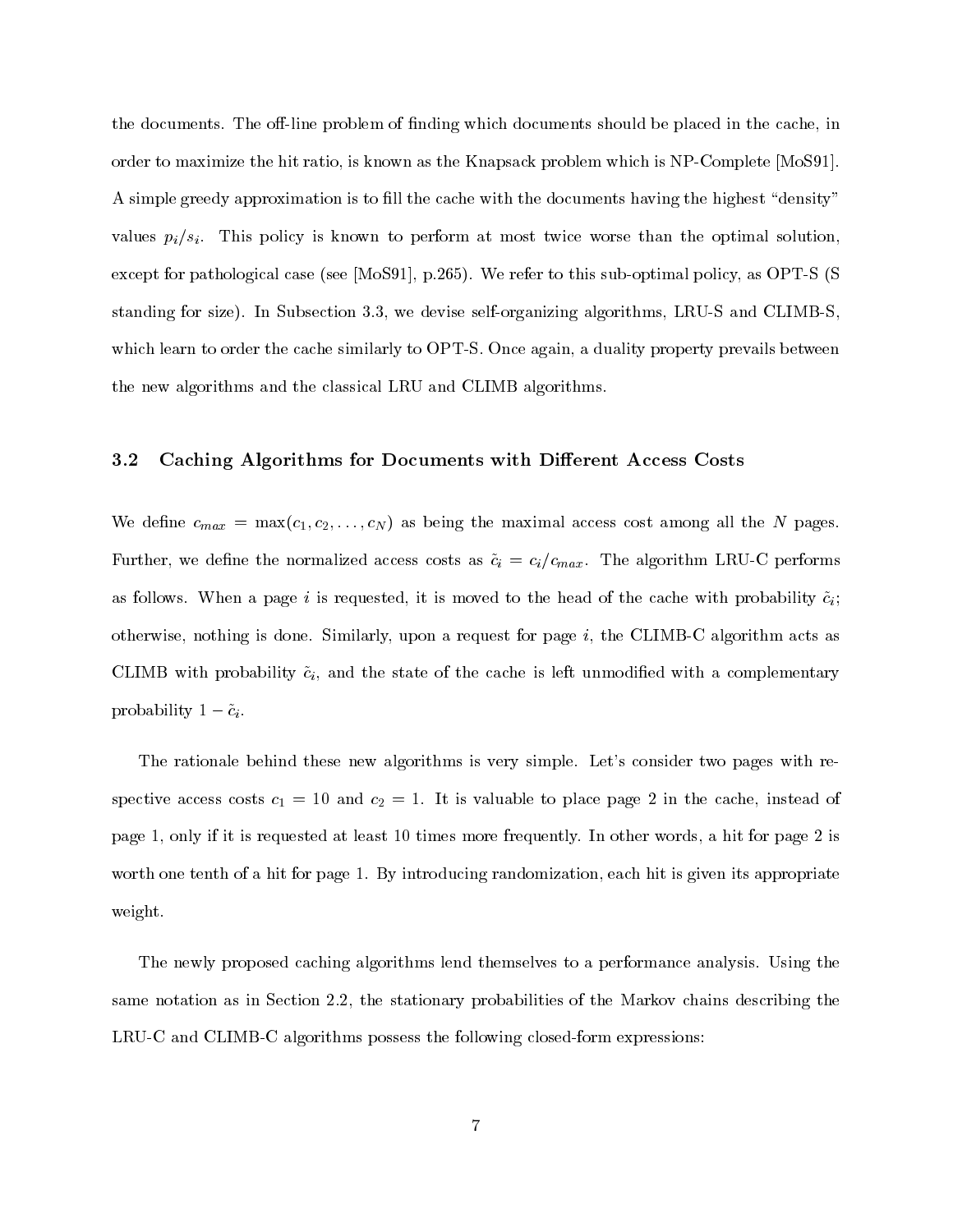Theorem 1

$$
\pi^{LRU-C}(\vec{\sigma}) = \prod_{i=1}^{K} \left( \frac{p_{\sigma_i} c_{\sigma_i}}{\sum_{j=1}^{N} p_j c_j - \sum_{j=1}^{i-1} p_{\sigma_j} c_{\sigma_j}} \right), \qquad (4)
$$

$$
\pi \, CLIMB\text{-}C(\vec{\sigma}) = C_2 \cdot \prod_{i=1}^{K} (p_{\sigma_i} c_{\sigma_i})^{K-i+1} \,, \tag{5}
$$

where  $C_2$  correspond to normalization constant.

**Proof:** (i) LRU-C: we prove eq. (4) by using a probabilistic argument. The lines of our reasoning follow [Hen76]. We look at the present state  $\vec{\sigma}$  and attempt to reconstruct the past history by looking backwards in time. In the following, we refer to a request to a page as successful, if the page is subsequently moved to the head of the cache (which, for page  $i$ , happens with probability  $\tilde{c}_i$ ); otherwise the request is referred to as unsuccessful.

In order for the cache to be in state  $\vec{\sigma}$ , the past history of requests, listed in reverse order from most remote to most recent, must be as follows:

2K. A last successful request for page  $\sigma_K$  is made.

- 2K-1. Requests (successful or unsuccessful) for pages  $\{\sigma_1, \sigma_2, \ldots, \sigma_{K-1}\}$  or unsuccessful requests for any other pages may be made.
- 2K-2. A last successful request for page  $\sigma_{K-1}$  is made.
- 2K-3. Requests (successful or unsuccessful) for pages  $\{\sigma_1, \sigma_2, \ldots, \sigma_{K-2}\}$  or unsuccessful requests for any other pages may be made.

:::

<sup>4.</sup> A last successful request for page  $\sigma_2$  is made.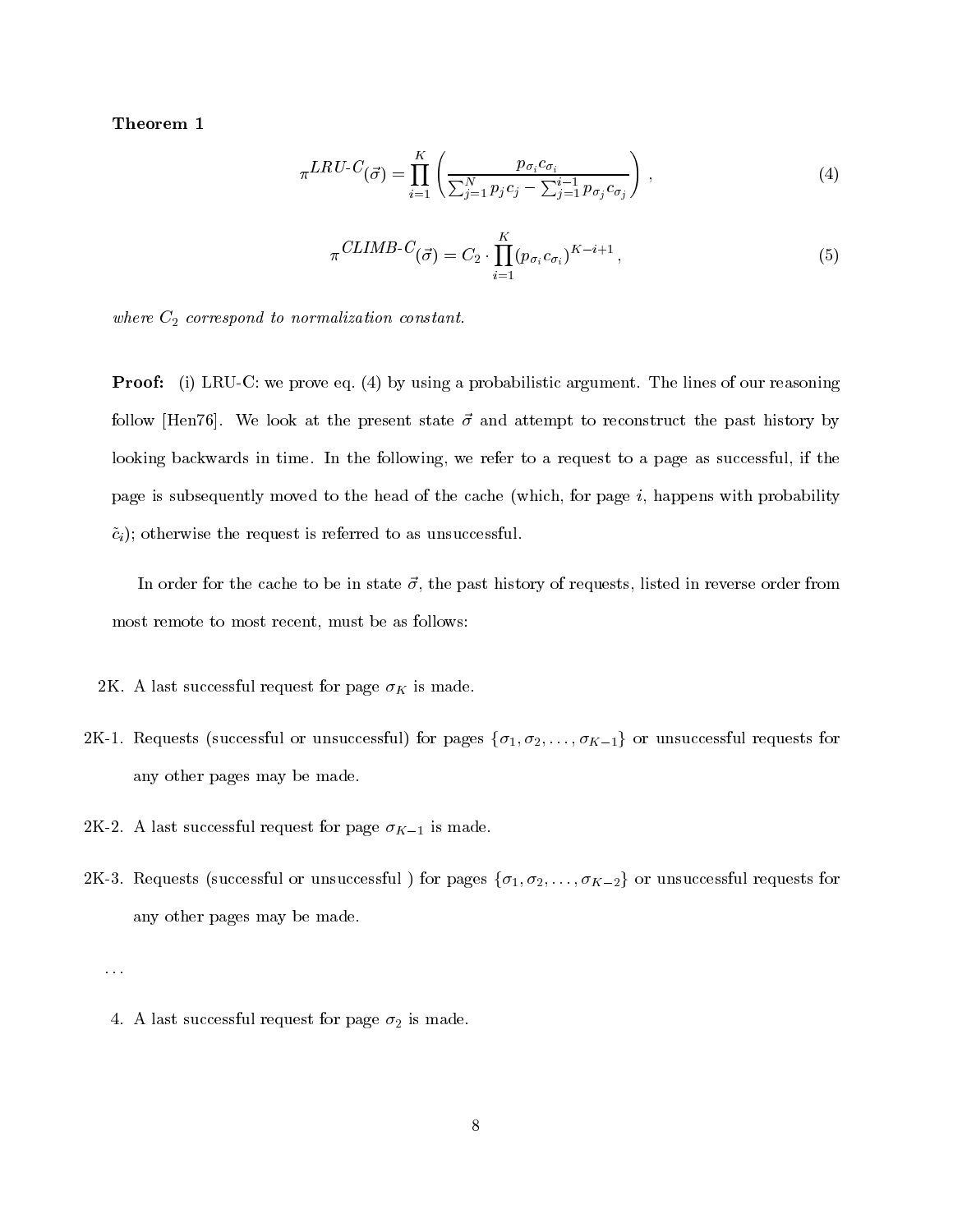- 3. Requests (successful or unsuccessful) for page  $\sigma_1$  or unsuccessful requests for any other pages may be made.
- 2. A last successful request for page  $\sigma_1$  is made.
- 1. Unsuccessful requests for all the pages may be made.

The probability of step 2i  $(1 \leq i \leq K)$  is given by  $p_{\sigma_i} \tilde{c}_{\sigma_i}$ . The probability of steps 2i and  $2i - 1$ , together, is given by

$$
p_{\sigma_i}\tilde{c}_{\sigma_i}\cdot \sum_{n=0}^{\infty} \left( \sum_{j=1}^{i-1} p_{\sigma_j} + \sum_{j=1, j\neq \{\sigma_1, \sigma_2, \dots, \sigma_{i-1}\}}^{N} (1-\tilde{c}_j)p_j \right)^n = \frac{p_{\sigma_i}\tilde{c}_{\sigma_i}}{\sum_{j=1}^{N} p_j\tilde{c}_j - \sum_{j=1}^{i-1} p_{\sigma_j}\tilde{c}_{\sigma_j}}.
$$

The joint probability of step 1 up to step  $2K$ , is thus

$$
\prod_{i=1}^K \frac{p_{\sigma_i} \tilde{c}_{\sigma_i}}{\sum_{j=1}^N p_j \tilde{c}_j - \sum_{j=1}^{i-1} p_{\sigma_j} \tilde{c}_{\sigma_j}} = \prod_{i=1}^K \left( \frac{p_{\sigma_i} c_{\sigma_i}}{\sum_{j=1}^N p_j c_j - \sum_{j=1}^{i-1} p_{\sigma_j} c_{\sigma_j}} \right),
$$

which establishes the result.

 $(i)$  CLIMB-C: Our approach is to show that the expressions given by eq. (5) satisfies the balance equations. The proof follows from the uniqueness of the stationary probabilities.

We denote by  $q(\vec{\sigma}, \vec{\sigma}')$ , the transition probability from state  $\vec{\sigma}$  to state  $\vec{\sigma}'$ . We show next that, for this Markov chain, the following equations hold

$$
q(\vec{\sigma}, \vec{\sigma}')\pi(\vec{\sigma}) = q(\vec{\sigma}', \vec{\sigma})\pi(\vec{\sigma}') \qquad \forall \vec{\sigma}, \vec{\sigma}'. \qquad (6)
$$

These equations are known as *detailed balanced equations*, and a Markov chain satisfying them is termed reversible [Kel79]. Note that if a Markov chain satisfies the detailed balanced equations, then the global balance equations are satisfied as well.

We show now that eq.  $(5)$  satisfies eq.  $(6)$ . We distinguish between two types of transition. The first is when pages, already stored in the cache, have their positions exchanged. The second is when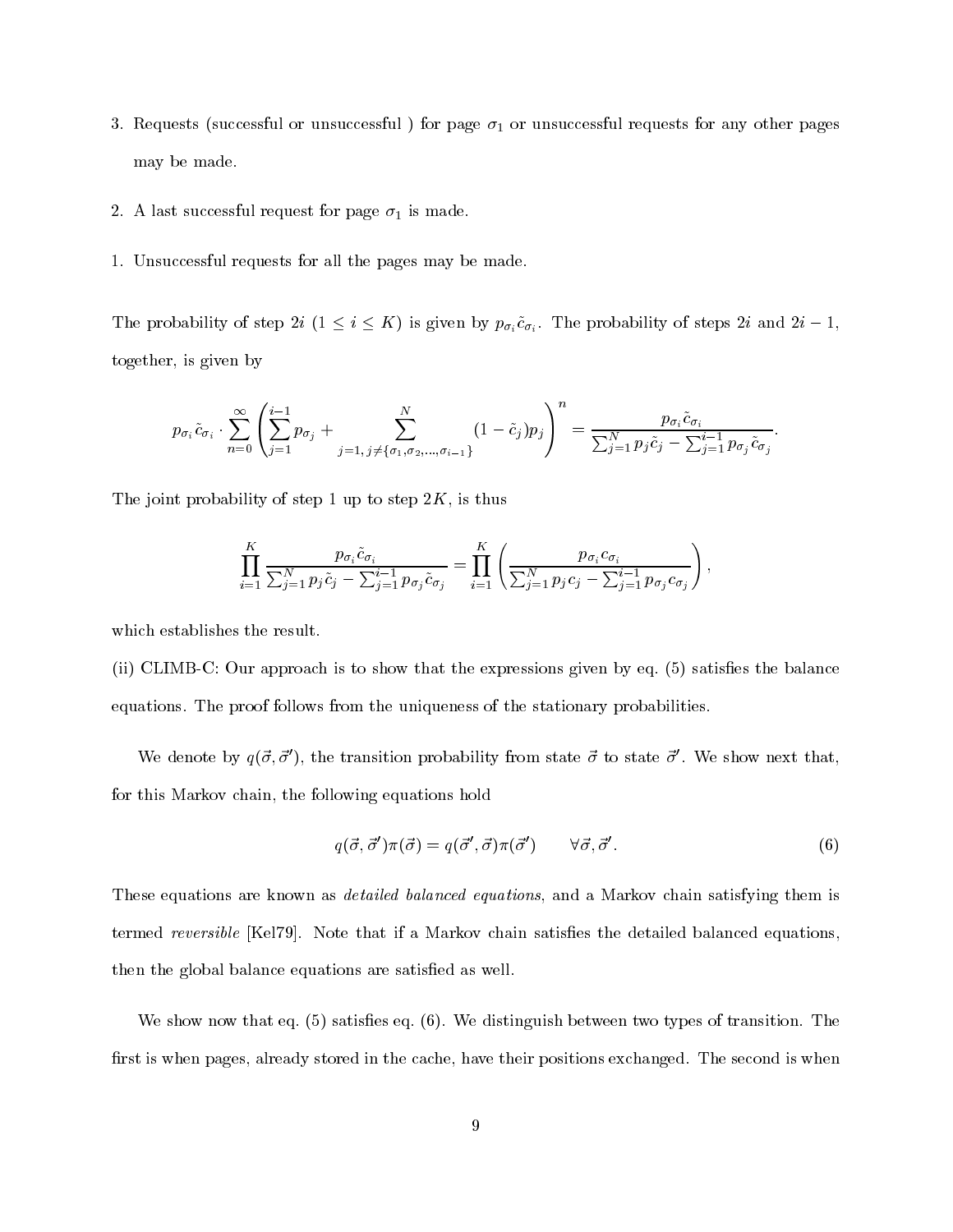the page currently positioned at the bottom of the cache is replaced by a new page. In the first case, assume  $\vec{\sigma} = {\sigma_1, \sigma_2, \ldots, \sigma_j, \sigma_{j+1}, \ldots, \sigma_K}$  and  $\vec{\sigma}' = {\sigma_1, \sigma_2, \ldots, \sigma_{j+1}, \sigma_j, \ldots, \sigma_K}$ . Then

$$
q(\vec{\sigma}, \vec{\sigma}')\pi(\vec{\sigma}) = \left(p_{\sigma_{j+1}} \cdot \frac{c_{\sigma_{j+1}}}{c_{max}}\right) \cdot \left(C_2 \cdot \prod_{i=1}^K (p_{\sigma_i} c_{\sigma_i})^{K-i+1}\right)
$$
  
= 
$$
\left(p_{\sigma_j} \cdot \frac{c_{\sigma_j}}{c_{max}}\right) \cdot \left(C_2 \cdot \prod_{i=1}^K (p_{\sigma_i} c_{\sigma_i})^{K-i+1} \cdot \frac{p_{\sigma_{j+1}} c_{\sigma_{j+1}}}{p_{\sigma_j} c_{\sigma_j}}\right)
$$
  
= 
$$
q(\vec{\sigma}', \vec{\sigma})\pi(\vec{\sigma}').
$$

The second case can be handled in a similar way (see proof of Theorem 3).

Looking at eqs. (1) and (2) we remark that if we replace the request probabilities  $p_i$  by the "weighted" request probabilities

$$
\frac{p_i c_i}{\sum_{j=1}^N p_j c_j},\tag{7}
$$

 $\Box$ 

then we exactly obtain eqs. (4) and (5) (note that the denominator in eq. (7) is just a normalization constant). This shows duality between the performances of the newly proposed algorithms and those of the classical caching algorithms.

The hit ratio is computed, in this case, with respect to the weighted request probabilities defined by eq. (7). The duality property guarantees that the ratio between the hit ratio of OPT-C and the hit ratio of LRU-C is bounded.

#### 3.3 Caching Algorithms for Documents with Different Sizes

The randomization technique is very similar to that introduced in the previous section. We let  $s_{min} = \min(c_1, c_2, \ldots, c_N)$  be the size of the smallest documents among the N documents, and  $\tilde{d}_i =$  $s_{min}/s_i$  be the normalized "density" of page i. Then, following a request for page i, the algorithm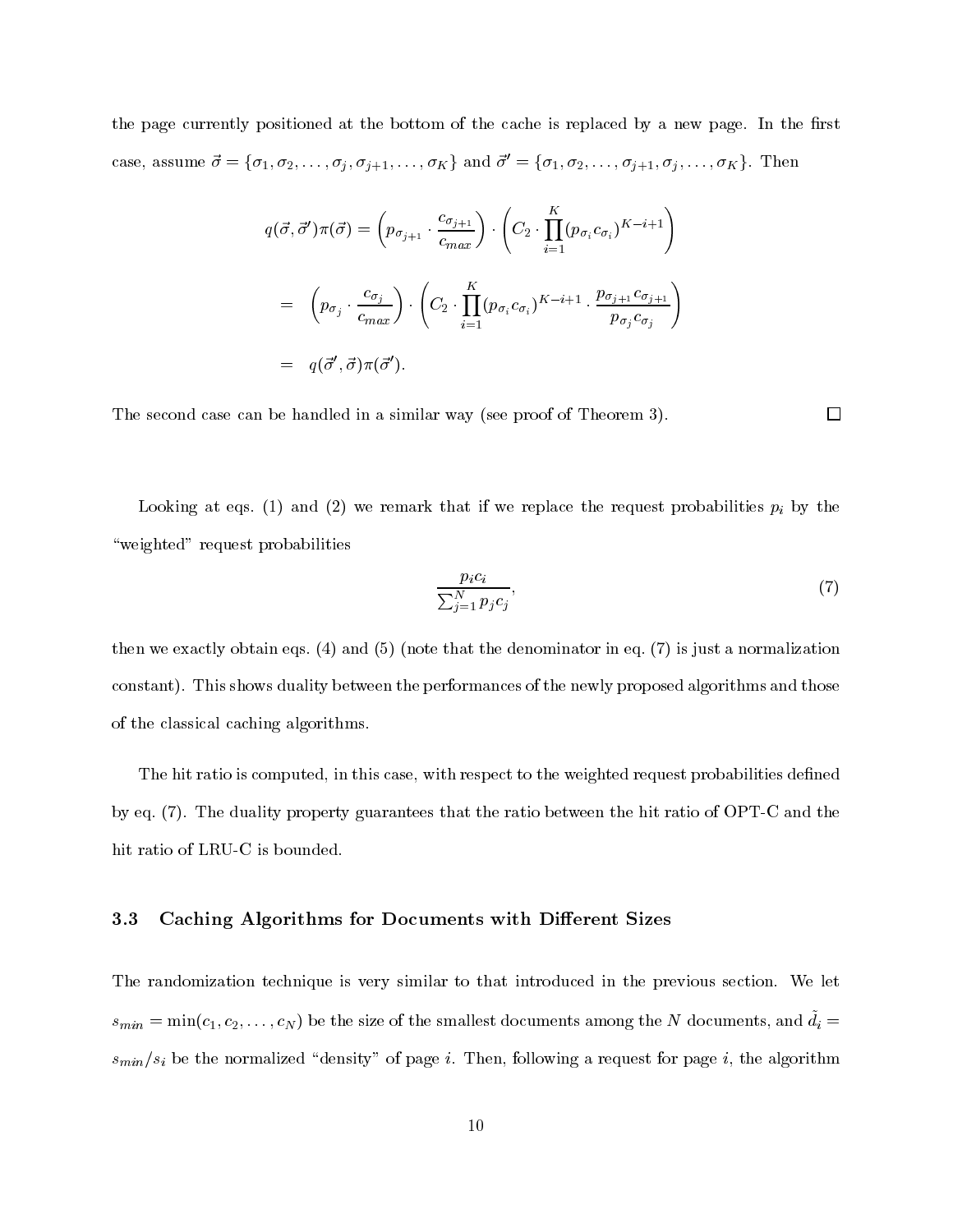LRU-S (respectively, CLIMB-S) acts as LRU (resp., CLIMB) with probability  $\tilde{d}_i$ ; otherwise the cache state is left unmodified.

The analysis of these algorithms is somewhat more difficult, since the number of documents stored in the cache changes over time. For LRU-S, a simple analysis can still be carried out by slightly modifying the definition of the state-space of the Markov chain. A state is now described by a N-length vector  $\vec{\sigma} = {\sigma_1, \sigma_2, \ldots, \sigma_N}$  which corresponds to the order at which each document has last been put at the head of the cache. The stationary probabilities of this Markov chain are given by the following theorem:

### Theorem 2

$$
\pi^{LRU-S}(\vec{\sigma}) = \prod_{i=1}^{N} \left( \frac{p_{\sigma_i}/s_{\sigma_i}}{\sum_{j=1}^{N} p_j/s_j - \sum_{j=1}^{i-1} p_{\sigma_j}/s_{\sigma_j}} \right).
$$
\n(8)

The proof of this theorem is essentially the same as of eq. (4) in Theorem 1.

Given the stationary probabilities, the hit ratio of LRU-S can be computed as follows. First we define a set  $A_i$  which includes all the states with page i in the cache

$$
\mathcal{A}_i = \{ \vec{\sigma} | \sum_{j=1}^i s_{\sigma_j} \le K \}. \tag{9}
$$

The hit ratio is then given by

$$
H.R. = \sum_{i=1}^{N} p_i \sum_{\mathcal{A}_i} \pi^{\text{LRU-S}}(\vec{\sigma}), \tag{10}
$$

where we sum over all the indices  $i$ , the probability that page  $i$  is requested and found in the cache.

Note that a similar analysis can be performed for CLIMB-S. However, for the sake of analysis, an auxiliary memory maintaining the identity and size of documents not stored in the cache should be implemented.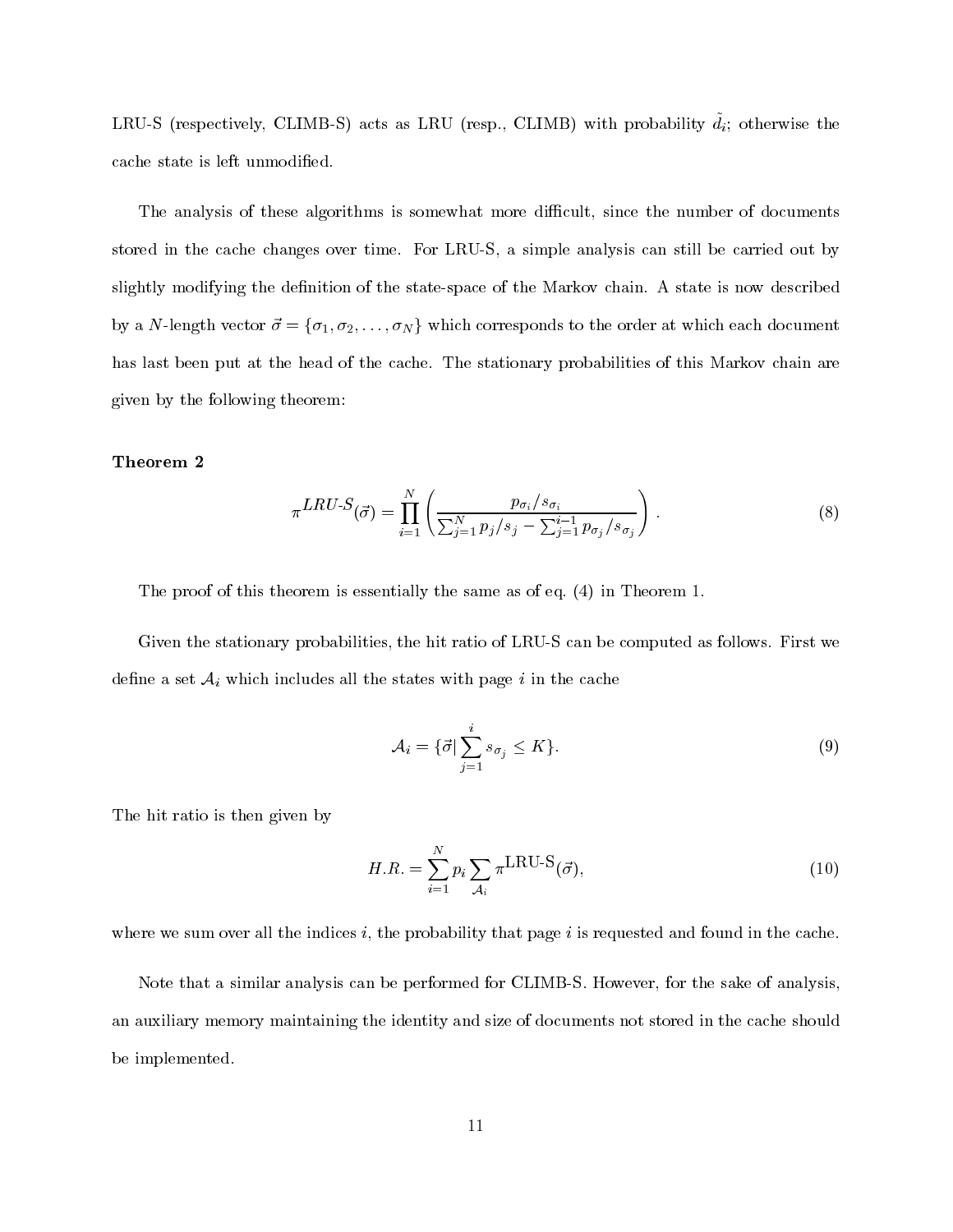Finally, we remark that it is straightforward to design an algorithm which deals with both varying-size and varying-cost documents. For this purpose, we dene the following quantities

$$
\beta_i = c_i/s_i; \qquad \beta_{max} = \max_i \beta_i; \qquad \bar{\beta}_i = \beta_i/\beta_{max}.
$$

Upon a request for page  $i$ , an algorithm generalizing the LRU (CLIMB) algorithm will perform the same operation as LRU (CLIND) with probability  $\rho_i$ , and with a complementary probability will leave the cache state unmodified. The analysis of this algorithm is similar to the previous ones.

#### Speeding-up the Convergence Rate  $\overline{\mathbf{4}}$

As explained in Section 2.2, it is desirable that caching algorithms converge quickly. However, there may be instances where the convergence rate of the new caching algorithms is slow. Consider, for instance, the case of a single document having a high access cost, equal to 100, and all the  $N-1$ other documents having a same low access cost, equal to 1. Then, upon a request for a low cost document, the probability that the state of the cache will be updated does not exceed 1/100. The ability to speed-up the convergence rates of the caching algorithms would be of particular signicance, from both theoretical and practical perspectives.

The convergence rate of CLIMB-C (and CLIMB-S) can be significantly improved, without affecting the steady-state probabilities. This is mainly due to the reversibility property that the underlying Markov chain of this algorithm satisfies.

The quick converging version of CLIMB-C, which we refer to as CLIMB-CF, works as follows. Assume that the current cache state is  $\vec{\sigma} = {\sigma_1, \sigma_2, \ldots, \sigma_i, \sigma_{i+1}, \ldots, \sigma_K}$ . Then, if page  $\sigma_{i+1}$  is requested, its position is exchanged with the preceding page  $\sigma_i$ ; with probability min $(1, c_{\sigma_{i+1}} / c_{\sigma_i})$ . With complementary probability, the cache state is left unchanged. Similarly, if the requested page, say page j, is not currently stored in the cache, then it replaces page  $\sigma_K$ , with probability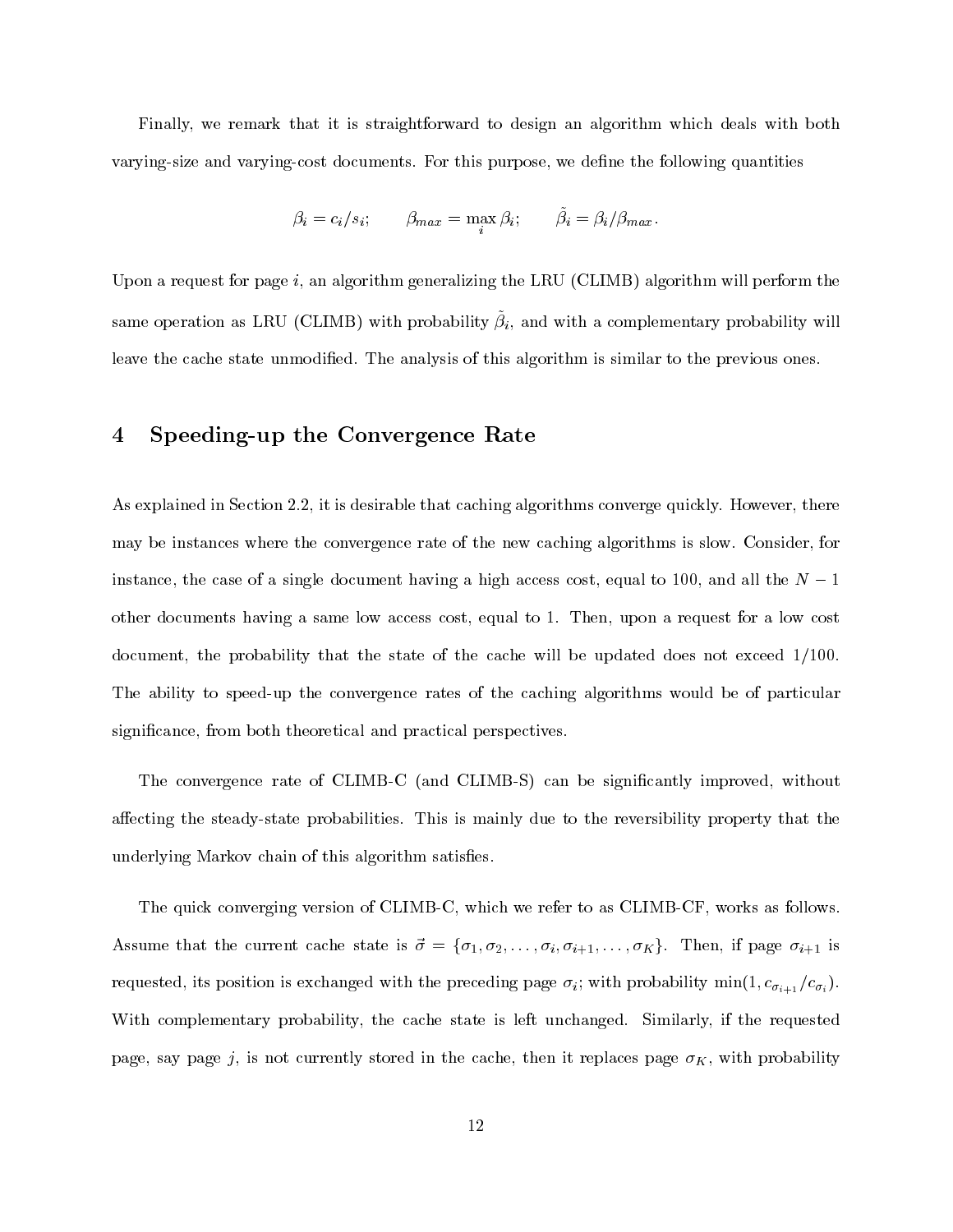$\min(1, c_j/c_{\sigma_K})$ ; otherwise, nothing is done.

Note that the transition probabilities of CLIMB-CF are always greater or equal of those of CLIMB-C. In particular, documents with the same access cost are exchanged with probability 1.

The following theorem shows that the stationary probabilities of CLIMB-C and CLIMB-CF are identical.

Theorem 3 Under the IR model,

$$
\pi^{CLIMB\text{-}CF}(\vec{\sigma}) = \pi^{CLIMB\text{-}C}(\vec{\sigma})
$$

**Proof:** We show that the detailed balanced equations, given by eq. (6), are satisfied. We distinguish between the same two types of transition, as in the proof of Theorem 1, part (ii). This time, we show the proof for the case where the page at the bottom of the cache is being replaced by a new page. Let  $\vec{\sigma} = {\sigma_1, \sigma_2, \ldots, \sigma_{K-1}, \sigma_K}$  and  $\vec{\sigma'} = {\sigma_1, \sigma_2, \ldots, \sigma_{K-1}, j}$ . Without any loss of the generality, assume  $c_{\sigma_K} > c_j$ . Then,

$$
q(\vec{\sigma}, \vec{\sigma}') = p_j \cdot \frac{c_j}{c_{\sigma_K}}; \qquad q(\vec{\sigma}', \vec{\sigma}) = p_{\sigma_K}
$$

and

$$
q(\vec{\sigma}, \vec{\sigma}')\pi(\vec{\sigma}) = \left(p_j \cdot \frac{c_j}{c_{\sigma_K}}\right) \cdot \left(C_2 \cdot \prod_{i=1}^K (p_{\sigma_i} c_{\sigma_i})^{K-i+1}\right)
$$

$$
= p_{\sigma_K} \cdot \left(C_2 \cdot \prod_{i=1}^K (p_{\sigma_i} c_{\sigma_i})^{K-i+1} \cdot \frac{p_j c_j}{p_{\sigma_K} c_{\sigma_K}}\right)
$$

$$
= q(\vec{\sigma}', \vec{\sigma})\pi(\vec{\sigma}'),
$$

which proves the statement.

One can envision a similar mechanism aiming at speeding-up LRU-S (or LRU-C). For instance, with LRU-SF, when page  $i$  is requested, it is placed at the head of the cache with probability

 $\Box$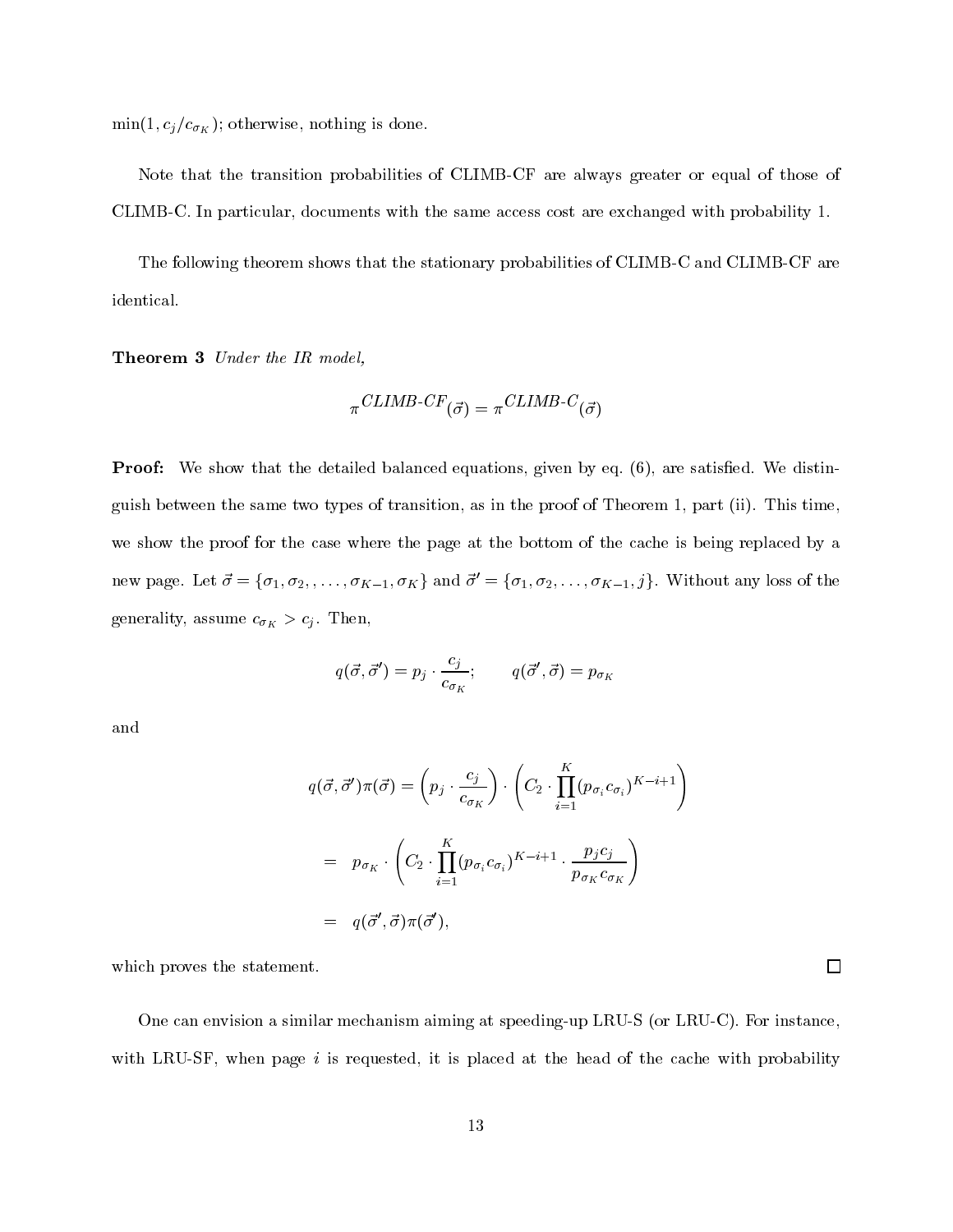$\max(z, \{s_0\}, \{s_1\})$ , where  $\{s_0\}$  is the size of the page currently at the head of the cache. Unfortunately, the steady-state performance of LRU-SF is not identical to LRU-S. Nevertheless, LRU-SF still performs comparably to caching algorithms of higher complexity, as shown in the next section.

Another simple way to accelerate the convergence rate, at the expense of possibly reduced steady-state performance, is to set a higher value for the minimum size  $s_{min}$  (or, respectively, a lower value for the maximal cost  $c_{max}$ ). For instance, if there are only a few documents of size smaller than 1K, then  $s_{min}$  may be set to 1K. If a document of size smaller than  $s_{min}$  is requested, then it is handled as a document of size  $s_{min}$ .

#### 5 Numerical Results 5

In this section, the performance of the new algorithms are illustrated through a couple of examples. We focus on the LRU algorithm and its variants, which are expected to be the most useful in practice. The following results show that the new randomized algorithms achieve high performance, at low implementation complexity.

We first use simulation to compare the performance of the LRU-S, LRU-SF, GDS and LRU algorithms. We consider  $N = 500$  documents and assume that the popularity of the documents follows a zipf distribution,  $p_i = \omega / i \gamma$ , where  $\alpha = 0.8$  and  $\omega$  is a normalization constant. The file sizes (in kilobytes) are generated according to the following heavy-tailed distribution

$$
\Pr(s > x) = \frac{1}{1+x}.
$$

Figure 2 depicts the hit ratio of the various algorithms as a function of the cache size. The cache size is given asa fraction of the amount of memory needed to achieve 100% hit ratio. The figure shows that LRU-S exhibits the best performance, while LRU-SF and GDS are statistically equivalent, and LRU performs the poorest.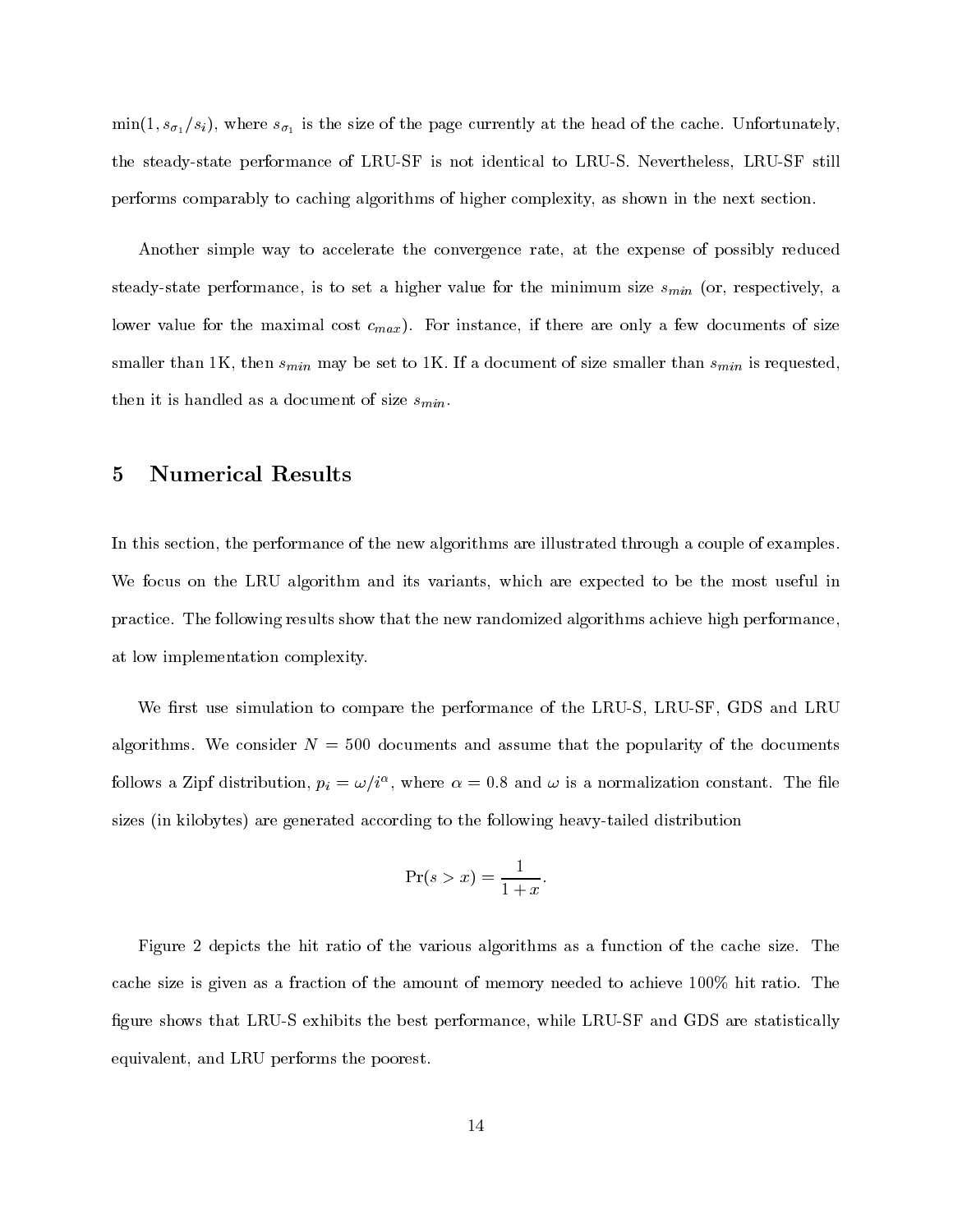

Figure 2: Simulation Results

In Fig. 3, we compare the performance of LRU-S, GDS and LRU, using real traces of requests to a Web proxy cache [DEC96]. In this graph, we present the results we obtained from the first two days of the traces, representing over 10G of data (results from other parts of the trace are similar). The data were post-processed similarly to the method described in [CaI97]. The hit ratio depicted in Fig. 3 is given as a fraction of the maximal achievable hit ratio. This latter quantity is smaller than 1 (typically 0.5) because many documents are requested only once over the trace. In order to speed-up LRU-S, we set  $s_{min}$  equal to 10K. From Fig. 3, we observe that LRU-S performs slightly better than GDS, and significantly better than LRU. We note that the results obtained with real traces are qualitatively similar to those obtained with simulation, although LRU seems to perform better with the real traces. This reinforces the case for the IR model, as a useful tool for predicting the relative performance of web caching algorithms.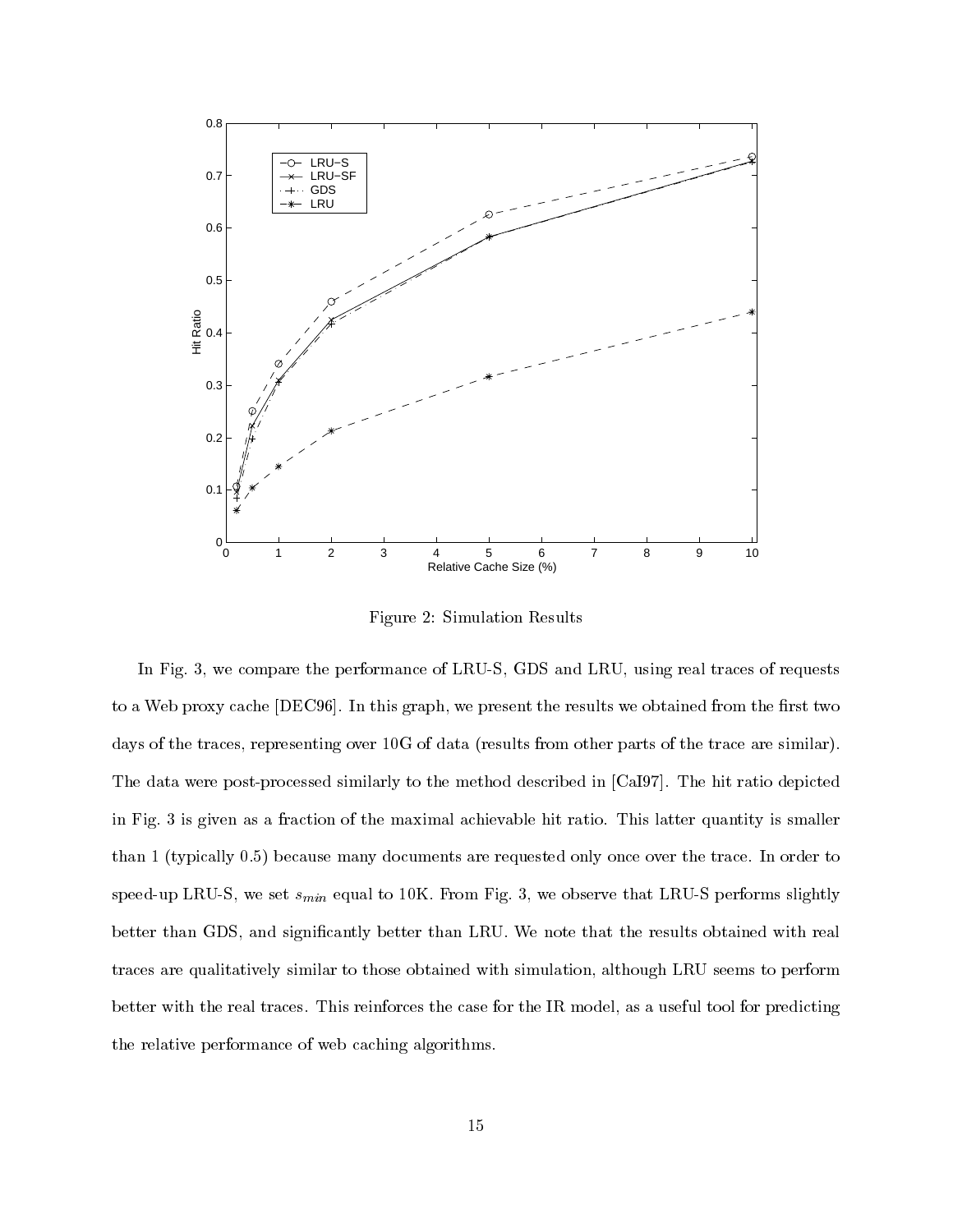

Figure 3: Trace Results

## 6 Concluding Remarks

In this paper, we have proposed new scalable algorithms for web caching. We have shown that randomization is the key feature in achieving full scalability. We have introduced new algorithms called LRU-C and CLIMB-C, and LRU-S and CLIMB-S, which, respectively, address the nonuniform access cost and and the non-uniform size properties of web documents. We showed that the performances of these algorithms under an augmented version of the IR model are fully dual to those of the classical LRU and CLIMB algorithms under the standard IR model. Note that this result is extendible to other Markovian algorithms [ACK87] such as FIFO. The analysis of the CLIMB algorithm provided interesting insight into ways of increasing the responsiveness to nonstationary trends. In particular, we showed that CLIMB-CF, a variant of the CLIMB-C algorithm,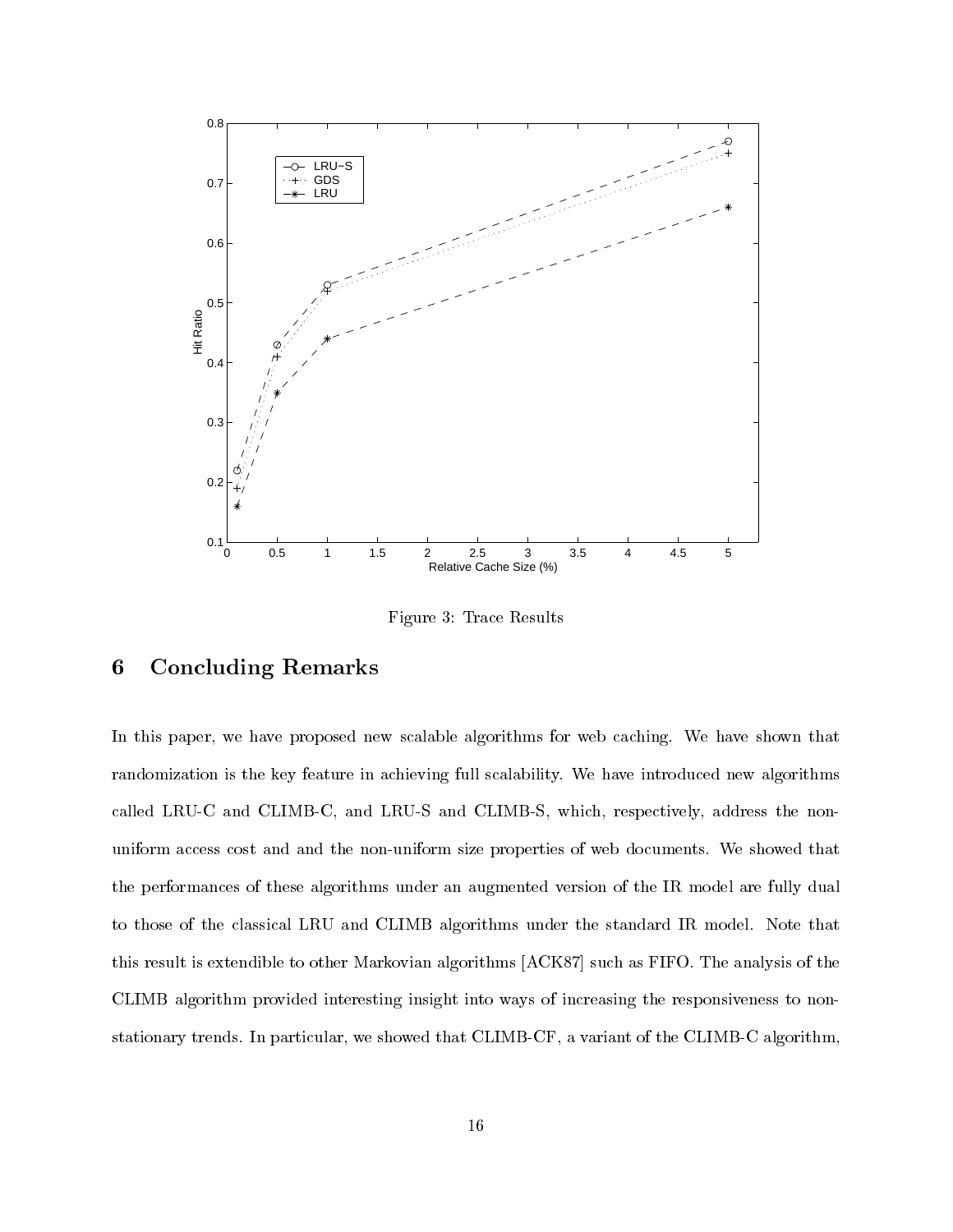may exhibit a convergence rate signicantly faster than CLIMB-C while achieving the same steadystate performance. Through numerical simulations and real traces experiments, we showed that the new algorithms achieve performances comparable to existing algorithms of higher complexity.

Throughout the work, we have focused on optimizing the hit ratio metric. However, when bandwidth is scarce, other performance measures may be of interest such as the \byte hit ratio" and the "packet savings ratio" [CaI97] that is, the percentage of packet transmissions saved by the cache. Our algorithms can easily be tuned to optimize these performance metrics by appropriately setting the cost parameter  $c_i$ . For instance, according to [CaI97], a cache hit's packet saving is  $(2 +$  $file_size/536$ , as an estimate of the actual number of network packets needed to be transmitted if the request is a cache miss (1 packet for the request, 1 for the reply, and  $\lceil$  file\_size/536 extra data packet(s), assuming a 536-byte TCP segment size). In such a case, the access cost of document *i* is  $c_i = 2 + \lceil s_i/536 \rceil$ .

An important feature, which we haven't considered here, is the finite life time of web documents. Web caches may potentially store stale documents which are useless to the users, such as pages reporting out-dated stock quotes. An important area for future research is in the development of caching algorithms that do not only take into consideration the popularity of documents, but also their degree of freshness.

Acknowledgement: The authors would like to thank Prof. A. Trachtenberg for useful comments on an earlier version of this paper.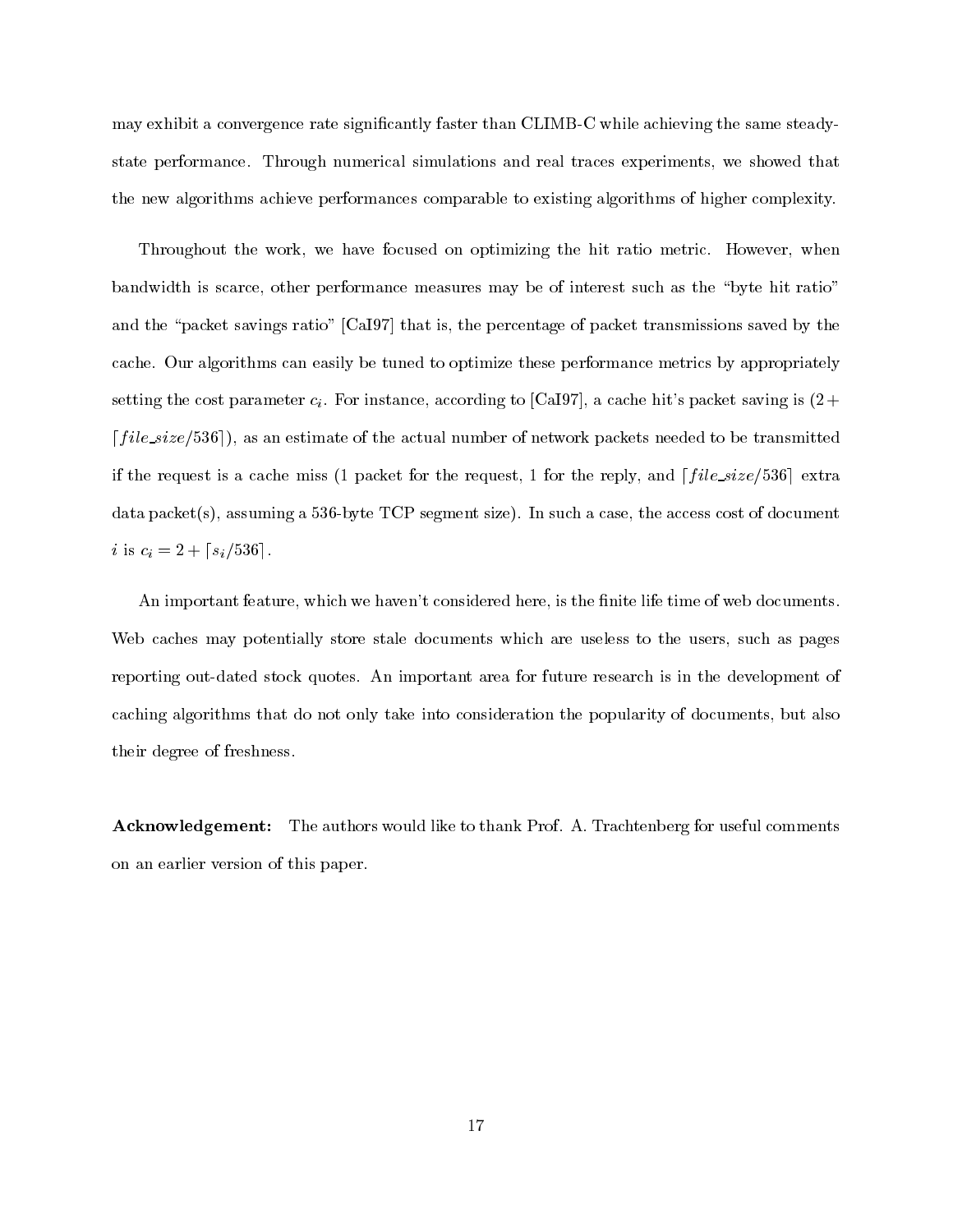## References

- [ACK87] O. Aven, E. Coffman Jr., and Y. Kogan, Stochastic Analysis of Computer Storage, Series: Mathematics and its Applications, D. Reidel Publishing Company, 1987.
- [AWY99] C. Aggarwal, J. Wolf, P. Yu, "Caching on the World Wide Web," IEEE Transactions on Know ledge and Data Engineering, Vol.11, No.1, pp.94-107, January/February 1999.
- [BaO00] G. Barish and K. Obraczka, "World Wide Web Caching: Trends and Techniques," IEEE Communications Magazine, Vol.38, No. 5, pp.178-185, May 2000.
- [BoE98] A. Borodin and R. El-Yaniv, Online Computation and Competitive Analysis, Cambridge University Press, 1998.
- [Bre99] L. Breslau et al., \Web Caching and Zipf-like Distributions: Evidence and Implications," in the proceedings of Infocom '99, March 1999, New York.
- [CaI97] P. Cao and S. Irani, "Cost-Aware WWW Proxy Caching Algorithms," in the proceedings of USENIX '97.
- [DEC96] Digital Equipment Corporation, Digital's Web Proxy Traces, ftp://ftp.digital.com/pub/DEC/traces/proxy/webtraces.html.
- [DiA99] J. Dilley and M. Arlitt, "Improving Proxy Cache Performance," IEEE Internet Computing, Vol. 3, No. 6, pp.44-50, November 1999.
- [Dus97] B. Duska et al., \The Measured Access Characteristics of World-Wide-Web Client Proxy Caches," in the proceedings of Usenix Symposium on Internet Technologies and Systems, December 1997.
- [FrW74] P. Franaszek and T. Wagner, "Some Distribution-Free Aspects of Paging Algorithm Performance", Journal of the ACM, Vol.21, No.1, pp.31-39, January 1974.